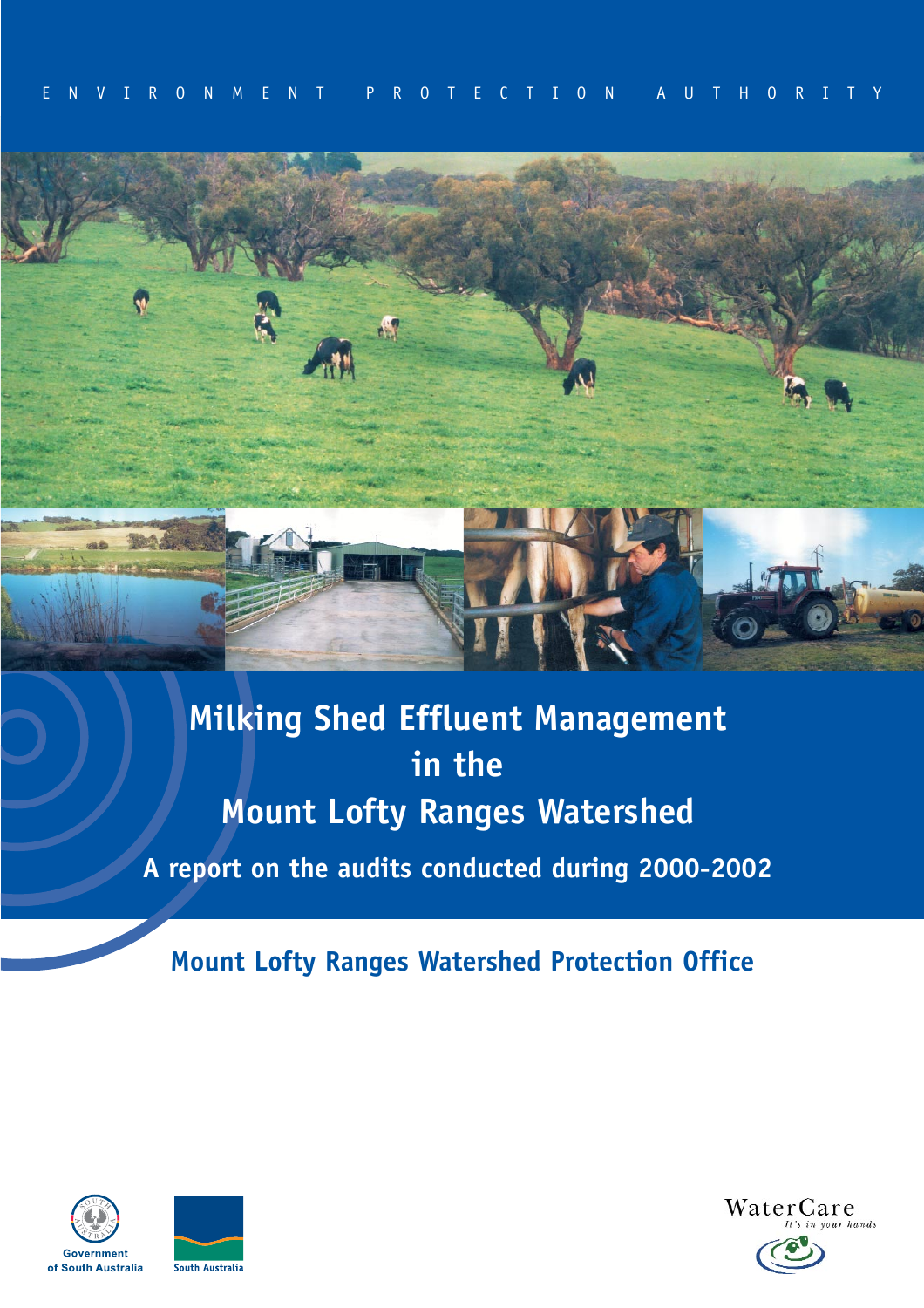# **Milking Shed Effluent Management in the Mount Lofty Ranges Watershed**

**A report on the audits conducted during 2000-2002** 

**Mount Lofty Ranges Watershed Protection Office**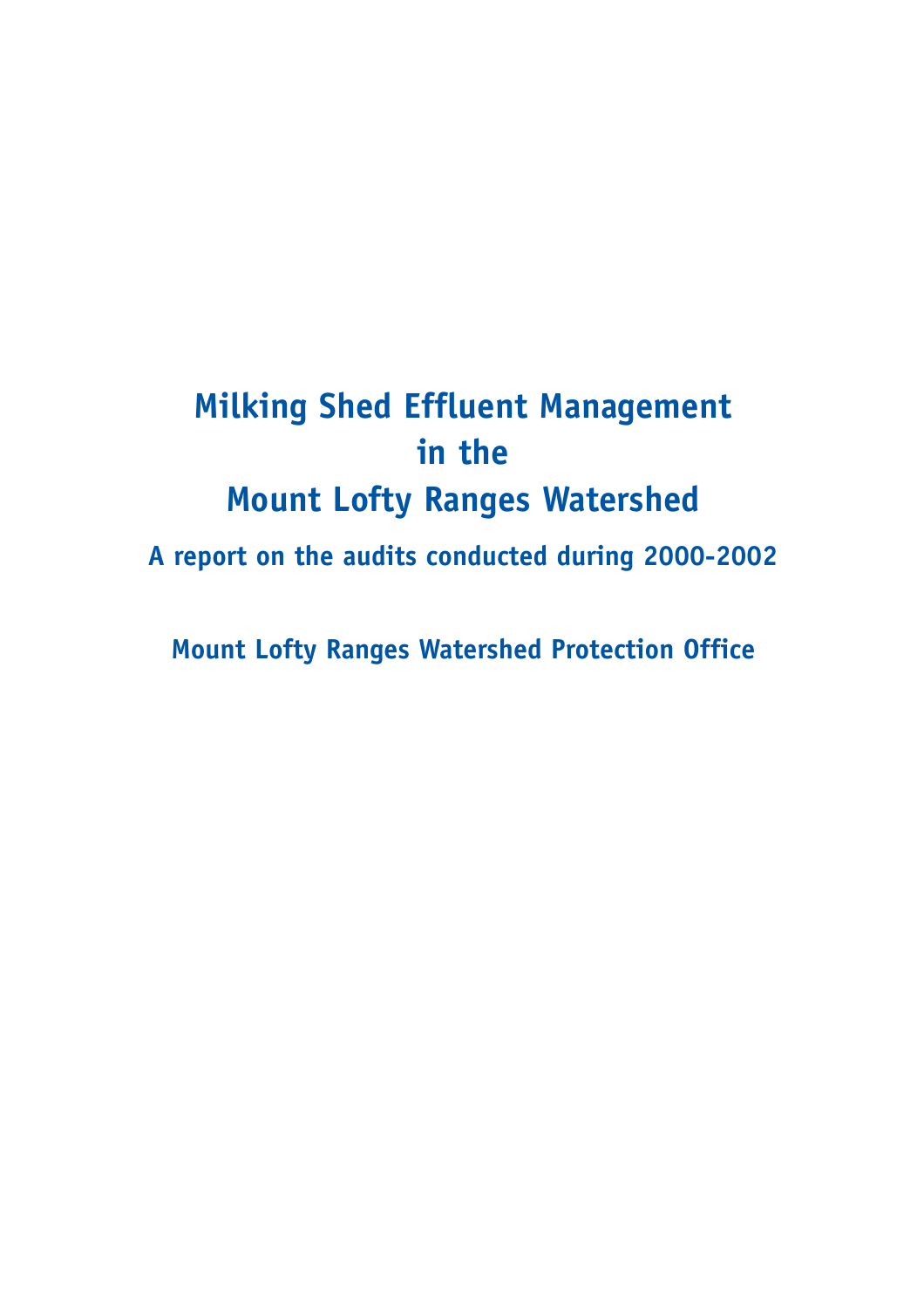Milking Shed Effluent Management in the Mount Lofty Ranges Watershed - a report on the audits conducted during 2000-2002

Author: Geoffrey Bradford, Vanessa Geerts and Phil Hazell

For further information please contact:

Environment Protection Authority GPO Box 2607 Adelaide SA 5001 Telephone: (08) 8204 2004 Facsimile: (08) 8204 9393 Free call (country): 1800 623 445

ISBN 1 876562 57 9 OCTOBER 2003

#### © Environment Protection Authority

This document may be reproduced in whole or part for the purpose of study or training, subject to the inclusion of an acknowledgment of the source and to its not being used for commercial purposes or sale. Reproduction for purposes other than those given above requires the prior written permission of the Environment Protection Authority.

Printed on recycled paper

 $\mathbb{Z}$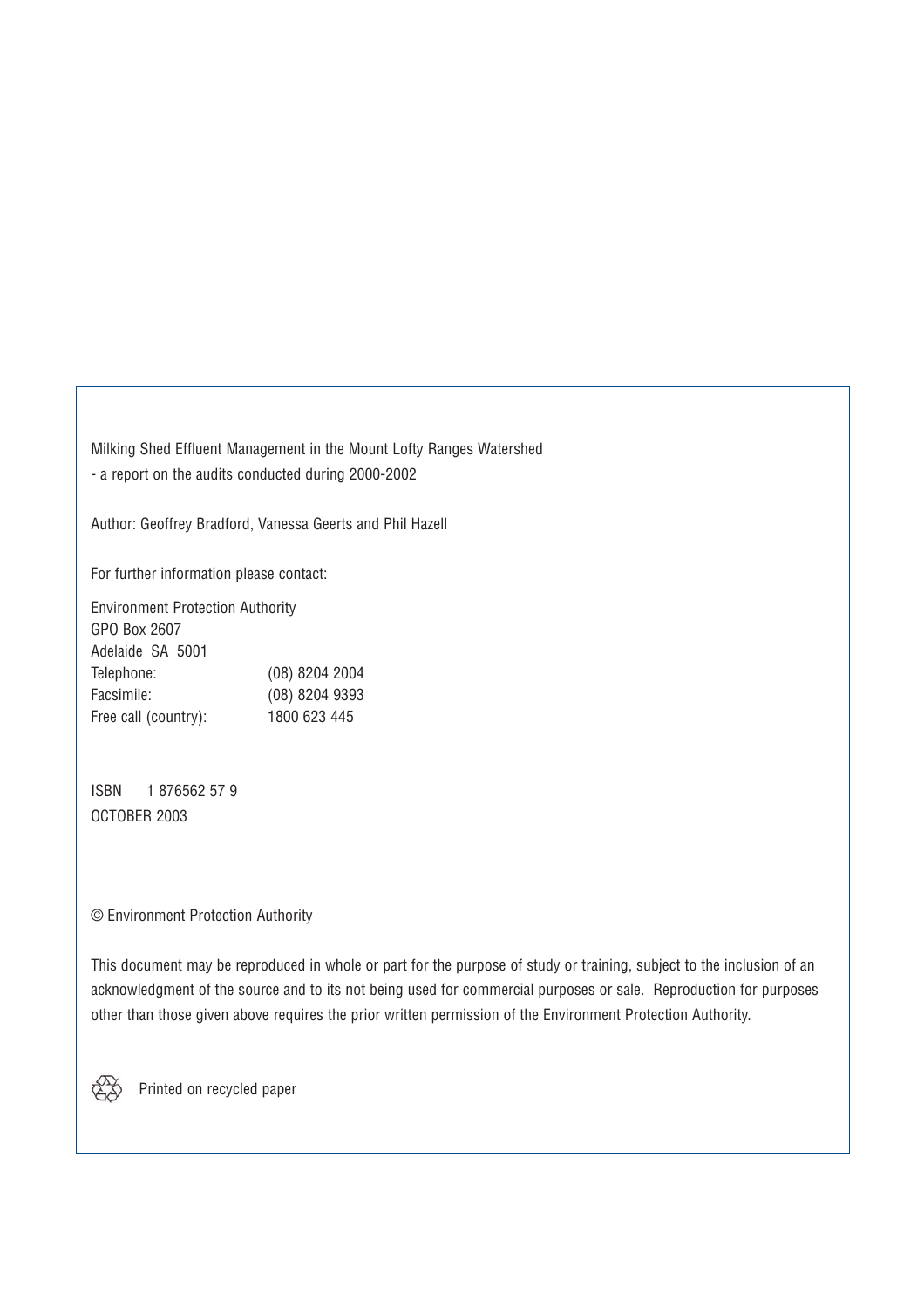## **TABLE OF CONTENTS**

| <b>GLOSSARY</b>                                                                          | iii            |
|------------------------------------------------------------------------------------------|----------------|
| <b>SUMMARY</b>                                                                           | $\mathsf{V}$   |
| <b>INTRODUCTION</b><br>Concern about milking shed effluent management in the Mount Lofty | $\mathbf{1}$   |
| <b>Ranges Watershed</b>                                                                  | $\mathbf{1}$   |
| The Environment Protection (Milking Shed Effluent Management) Policy                     | $\mathbf{1}$   |
| Code of Practice for Milking Shed Effluent 2003                                          | $\mathbf{1}$   |
| <b>Mount Lofty Ranges Watershed Protection Office</b>                                    | $\overline{2}$ |
| <b>AUDIT METHOD</b>                                                                      | $\overline{2}$ |
| <b>OUTCOMES</b>                                                                          | 3              |
| Milking sheds and their distribution in the Mount Lofty Ranges Watershed                 | 3              |
| Milking shed effluent management systems                                                 | 5              |
| <b>Compliance issues</b>                                                                 | $6\,$          |
| Use of enforcement instruments                                                           | $\overline{7}$ |
| Observations of milking shed effluent and dairy farm management                          | 9              |
| <b>CONCLUSIONS AND RECOMMENDATIONS</b>                                                   | 11             |
| Application of the findings of the audit                                                 | 11             |
| <b>Education and assistance for dairy farmers</b>                                        | 13             |
| The future of the audit program                                                          | 14             |
| Incorporating audit findings into future audits                                          | 14             |
| Need to promote this report and its recommendations to stakeholders                      | 16             |
| <b>REFERENCES</b>                                                                        | 16             |

# **List of Figures**

| Figure 1        | Milking sheds within the Mount Lofty Ranges Watershed                                                           |    |
|-----------------|-----------------------------------------------------------------------------------------------------------------|----|
| <b>Figure 2</b> | The number of milking cows at the milking sheds audited                                                         | 5  |
| Figure 3        | The types and numbers of milking shed effluent management systems in use in the<br>Mount Lofty Ranges Watershed | .5 |

# **List of Tables**

#### **Table 1**

Enforcement instruments used to ensure compliance with the Milking Shed Effluent Management Policy and general environmental duty **Example 2018** 8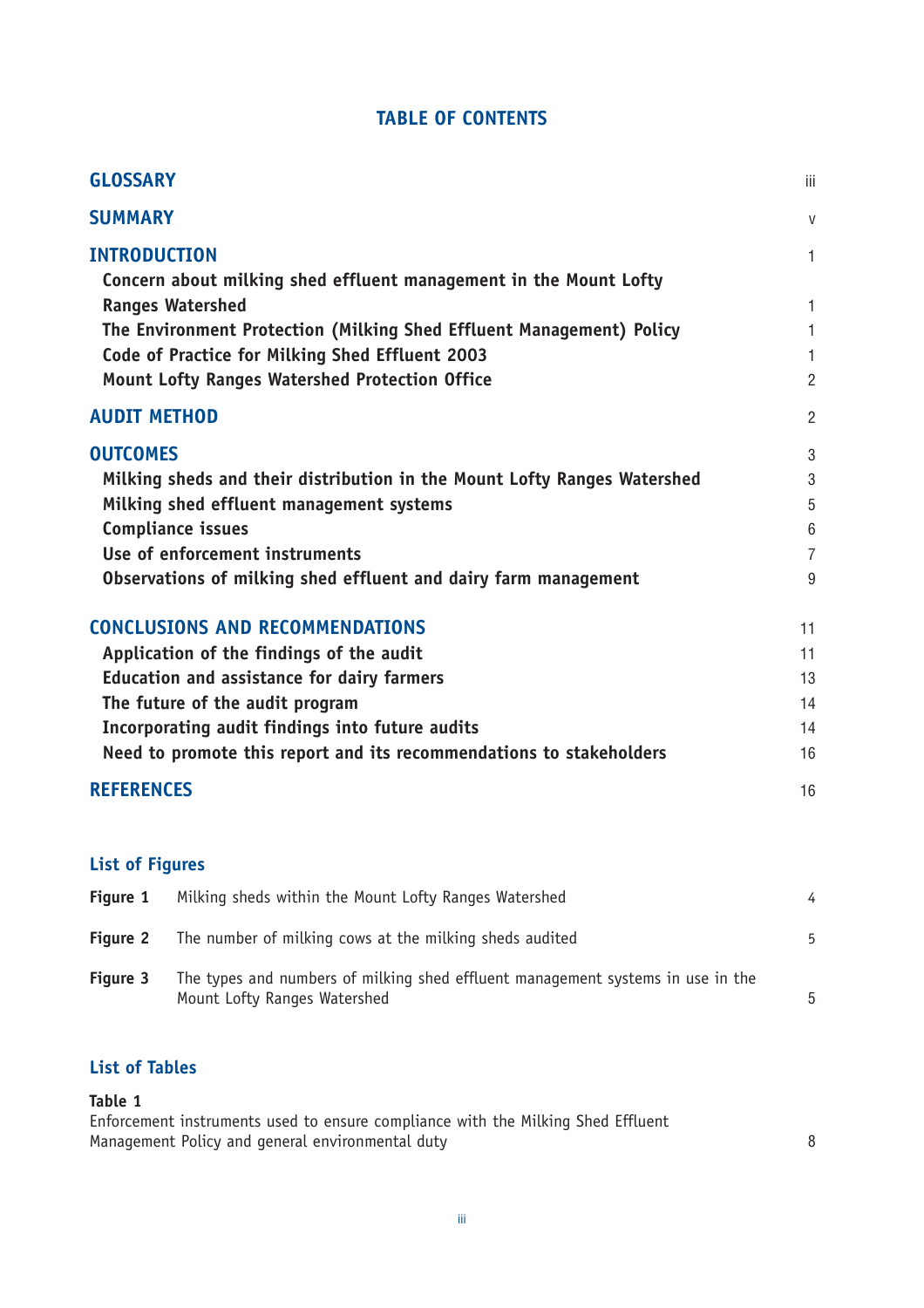# **List of Plates**

| Plate 1<br>The water that flows into watercourses within the Mount Lofty Ranges Watershed is an<br>essential part of Adelaide's drinking water supply                                                        | V              |
|--------------------------------------------------------------------------------------------------------------------------------------------------------------------------------------------------------------|----------------|
| Plate 2<br>There are approximately 14,000 dairy cows within the Mount Lofty Ranges Watershed                                                                                                                 | $\mathbf{1}$   |
| Plate 3<br>Milking shed effluent is produced by washing dairy yards after milking and must be<br>managed to protect our watercourses                                                                         | $\overline{c}$ |
| Plate 4<br>The EPA carries out audits to check that milking shed effluent is managed in accordance with the<br>Milking Shed Effluent Management Policy                                                       | $\mathsf{3}$   |
| Plate 5<br>Sumps, holding milking shed effluent flows, pose a high risk to water resources if equipment fails<br>when back-up systems are not in place                                                       | 6              |
| Plate 6<br>Manure carts can be attached to farm machinery to spread milking shed effluent over farmland                                                                                                      | 6              |
| Plate 7<br>It is an offence under the Policy to allow milking shed effluent to escape onto any land not owned<br>by the milking shed operator                                                                | $\overline{7}$ |
| Plate 8<br>The application of milking shed effluent to land must be carried out sustainably                                                                                                                  | $\overline{7}$ |
| Plate 9<br>Operators of milking sheds must ensure that effluent lagoons have at least 600 mm freeboard<br>to prevent the overflow of effluent                                                                | 8              |
| Plate 10<br>Yards where cows are held before or after milking are considered to be part of the<br>milking shed, so their washdown waters must be directed to an effluent management system                   | 10             |
| Plate 11<br>The use of sprinklers such as this travelling irrigator allows effluent to be spread in a thin layer over a wide area 11                                                                         |                |
| Plate 12<br>Innovative but simple ideas such as this foot wash can improve the management of<br>milking shed effluent                                                                                        | 11             |
| Plate 13<br>Well managed lagoons large enough to hold milking shed effluent over the wet season are<br>considered the most effective management system                                                       | 12             |
| Plate 14<br>The use of catchment or on-stream farm dams for storing milking shed effluent is not considered<br>acceptable as the inflow of water may cause overflows and the escape of effluent from the dam | 13             |
| Plate 15<br>The Meadows Dairy Discussion Group discusses milking shed effluent lagoon management with<br>EPA officers                                                                                        | 13             |
| Plate 16<br>Plugs are a common device for diverting rainfall runoff from yards                                                                                                                               | 15             |
| Plate 17<br>Stock races are necessary for moving cows around dairy farms, but are a source of<br>water pollution if not designed and located appropriately                                                   | 16             |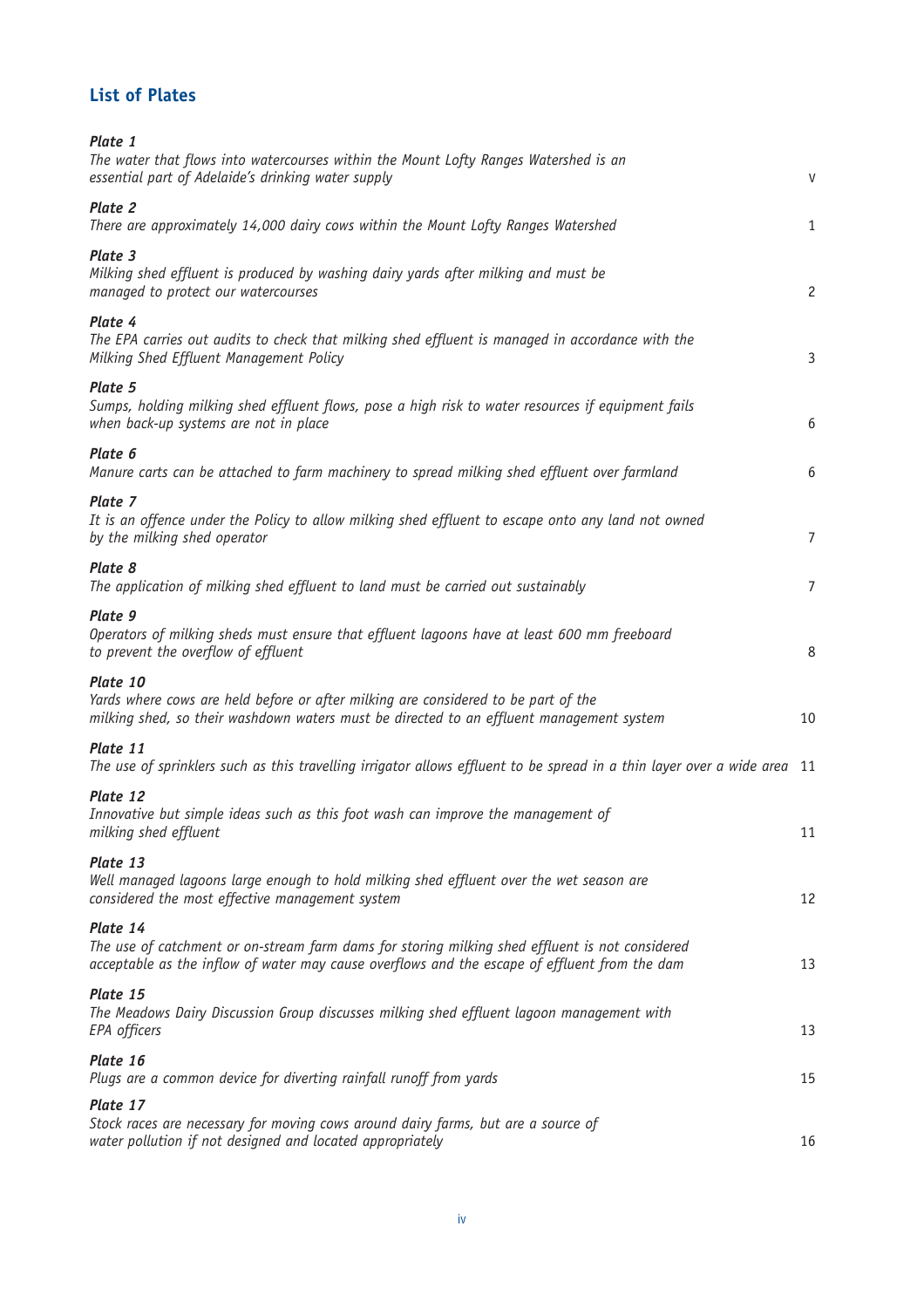#### **GLOSSARY**

**environment protection order**—a written notice issued under the *Environment Protection Act 1993* to secure compliance with a requirement imposed by or under that Act.

**expiation notice**—an on-the-spot fine issued under the *Expiation of Offences Act 1996* to a person alleged to have committed an offence for which an expiation fee is fixed under an Act, regulation or by-law.

**general environmental duty**—as described in the *Environment Protection Act 1993*, 'a person must not undertake an activity that pollutes, or might pollute, the environment unless the person takes all reasonable and practicable measures to prevent or minimise any resulting environmental harm'.

**mandatory provision**—compliance with the provision is obligatory and its contravention is an offence under the *Environment Protection Act 1993.* 

**milking shed**—as described in the *Environment Protection (Milking Shed Effluent Management) Policy 1997*, 'any structure, whether roofed or not, at which operations for the milking of animals are carried on, including any associated yard areas at which the animals are confined prior to or following milking'.

**milking shed effluent management system**—as described in the *Environment Protection (Milking Shed Effluent Management) Policy 1997*, 'a system that is designed and operated:

- for the purpose of collecting milking shed effluent and disposing of it to land or storing milking shed effluent and subjecting it to evaporation in a lagoon or some other treatment process; and
- so as to minimise any adverse impacts on the environment'.

**milking shed wastewater (effluent)**—as described in the *Environment Protection (Milking Shed Effluent Management) Policy 1997*, 'manure, urine, washdown water or contaminated runoff from milking shed operations, and includes components of such matter produced by storage and evaporation in a lagoon or some other treatment process, but does not include natural runoff from stock races'.

**Mount Lofty Ranges Watershed**—the area prescribed under the *Water Resources Regulations 1997*. Surface waters within this area are captured in reservoirs for the supply of drinking water to the city of Adelaide or flow into an area in which a reservoir may be constructed in the future.

**stormwater**—rain that runs off building roofs and hard paved surfaces.

**water protection area**—an area proclaimed under the *Environment Protection Act 1993* to be a water protection area for locally and regionally significant surface and underground water resources.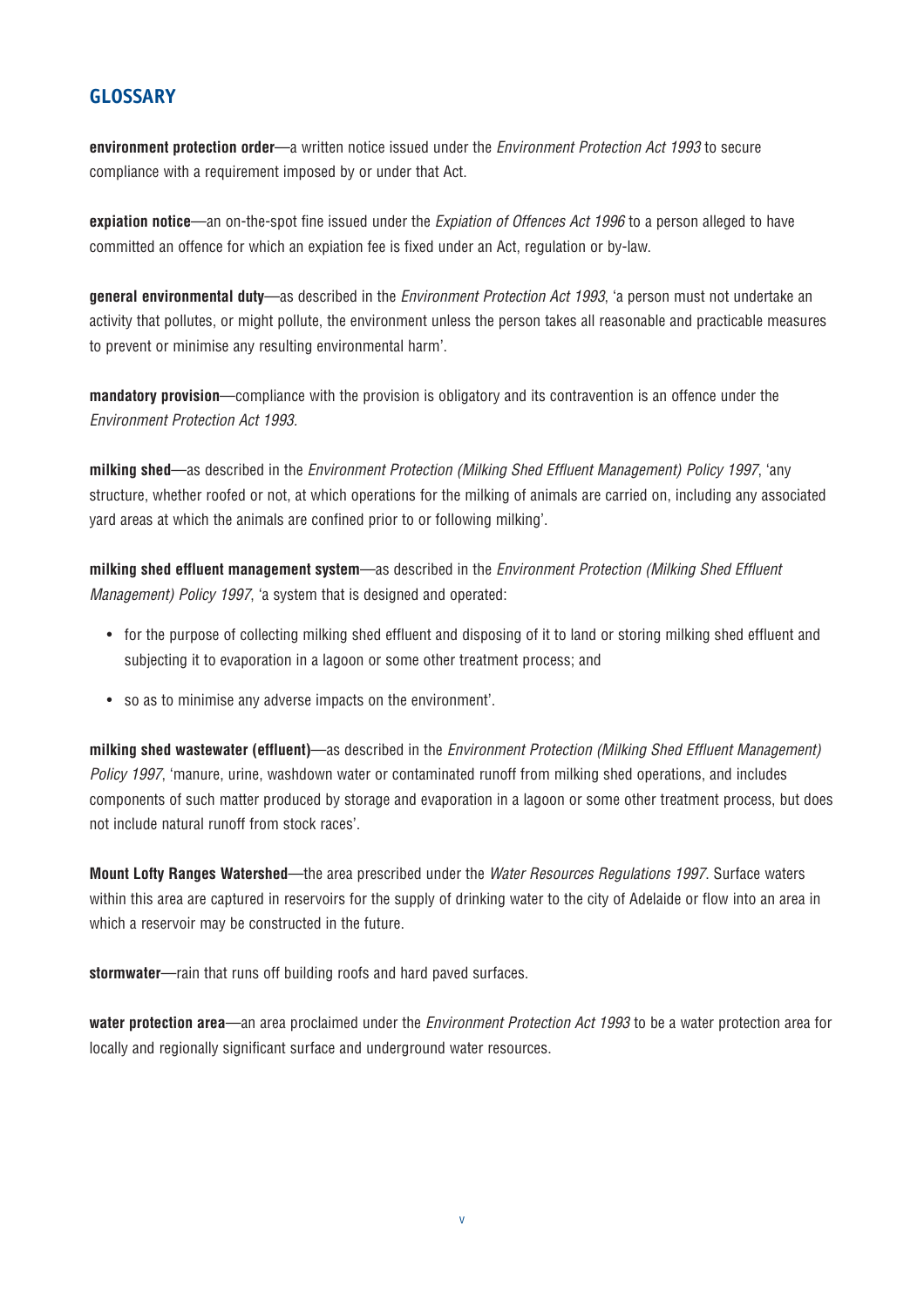### **SUMMARY**

This report outlines the methods and findings of a comprehensive audit conducted by the Environment Protection Authority (EPA) of effluent management practices at 104 milking sheds operated in the Mount Lofty Ranges Watershed (the watershed) during the 2000–2002 period. The audit was conducted to review and enforce compliance with the *Environment Protection (Milking Shed Effluent Management) Policy 1997* (the Policy) within the region. The report identifies:

- the level of compliance with the Policy when initial visits were undertaken
- the action taken by the EPA to enforce compliance
- the types of effluent management systems in use
- a range of environmental management issues observed during the audit.

The report makes a number of conclusions about the value of the environmental auditing process and the need for it to be continued in some form.

In summary, the report recommends:

- a review of interstate milking shed effluent management policies, practices, and standards to assist in determining best practice environmental management for South Australia
- modification of the *Code of Practice for Milking Shed Effluent 2003* to incorporate current best practice environmental management for milking shed effluent, particularly for the operation of milking sheds in water protection areas
- promotion of the concept of milking shed effluent management as a part of holistic farm management, including consideration of future dairy farm expansion
- promotion of systems for the storage of milking shed effluent during winter months as a preferred management system in the Mount Lofty Ranges Watershed
- the phased introduction of compulsory milking shed effluent storage during winter months in the Mount Lofty Ranges Watershed through the *Code of Practice for Milking Shed Effluent 2003*
- improved coordination between government and non-government agencies to provide assistance and advice on milking shed effluent management to dairy farmers within South Australia
- • assessment of the requirements for milking shed effluent management common to government and industry bodies to develop a commonly agreed accreditation system
- review and update of the *Guidelines for the Management of Milking Shed Wastewater and Intensive Stock Use Areas on Dairy Farms in the Mount Lofty Ranges* and conduct of an associated extension and demonstration program
- the need for, and feasibility of, providing financial assistance to dairy farmers for the upgrade of milking shed effluent management systems within the Mount Lofty Ranges Watershed be assessed
- continuation of audits by the EPA of milking shed effluent management within the Mount Lofty Ranges Watershed, using a water quality risk scoring system to determine each milking shed's priority in the audit program